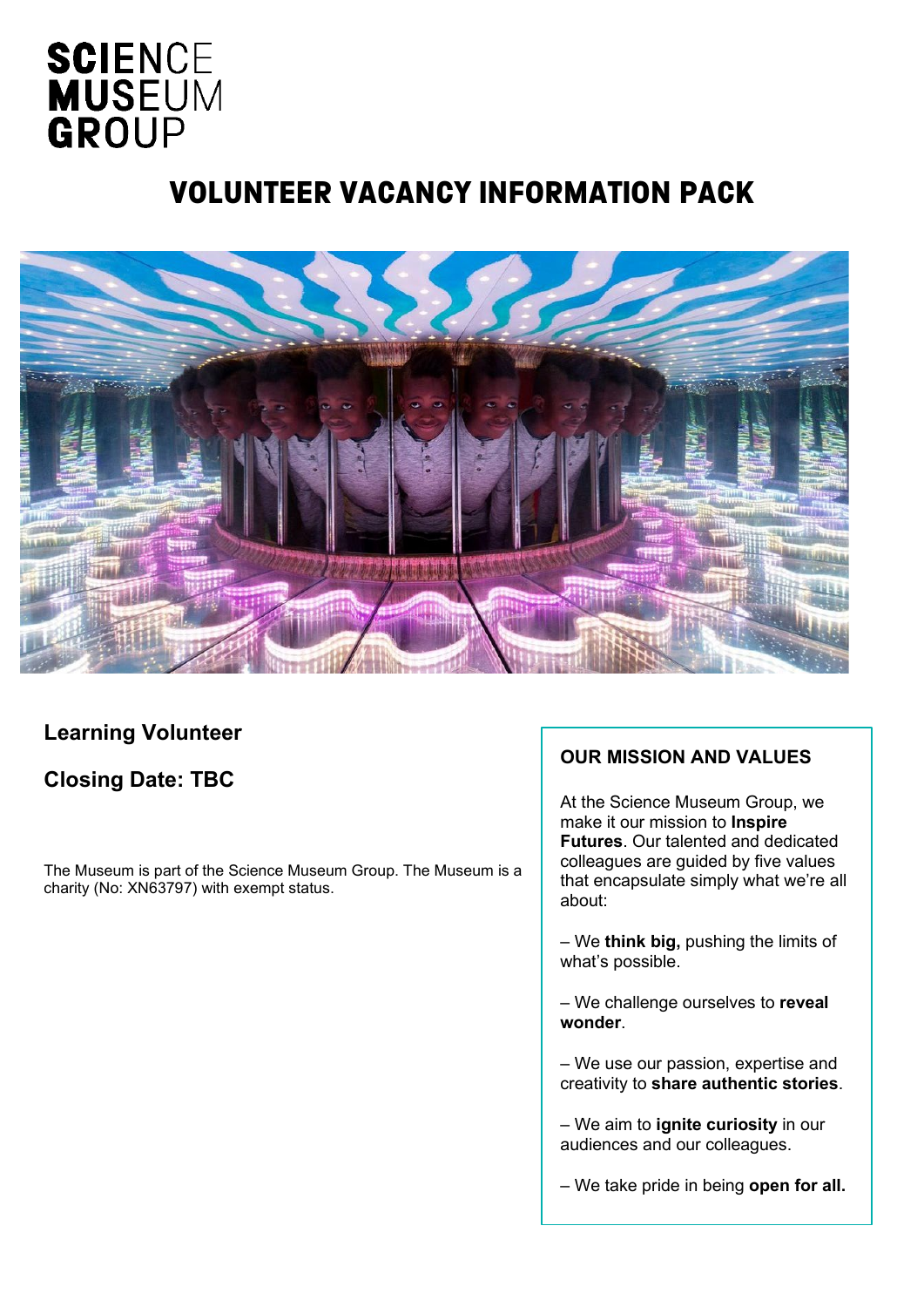# **SCIENCE MUSEUM** GROUP

## **Learning Volunteer**

Department: Learning Type: Volunteer Role Location: Science and Industry Museum, Manchester Hours: One day per week during Summer then approx. 1 day per month Supervisor: Senior Explainer Start Date: Summer 2022 End Date: Ongoing

#### **ABOUT THE ROLE**

The Science and Industry Museum is devoted to inspiring futures through ideas that change the world, from the Industrial Revolution to today and beyond. As part of the Science Museum Group, STEM engagement is at the heart of what we do. We inform, inspire and encourage learning on-site, as well as through outreach and online. The Learning team reveal the wonder of science by sharing authentic stories about our collection and facilitating and supporting the learning of children and adults.

The Learning team deliver a year-round programme of inspiring events, workshops, shows and activities for schools, families, adults and community groups. This role will involve supporting the Learning team in the delivery of this varied programme. This is a great opportunity to gain experience in family learning and community engagement, and an insight into the operations of the Learning team at the Science and Industry Museum.

You will be supporting the Learning team in the delivery of these programmes which will include meeting and greeting visitors, supporting the delivery of hands-on activities and audience participation in the programme, as well as offering general support to the team.

## **WHAT YOU WILL BE DOING**

- Acting as an ambassador for the Learning team by being a welcoming, friendly face chatting to the public.
- Supporting the Learning team in the delivery of the learning programme both on- and off-site including hands-on activities, arts and crafts and mini science experiments.
- Enhancing the overall visitor experience for all visitors by providing excellent customer service and promoting our offer to visitors at the museum or off-site location.
- Helping the Learning team deliver the operations of the programme including activity set up/down, and monitoring/replenishing resources.
- Supporting the Learning team to undertake reporting and evaluation by monitoring attendance and collating visitor feedback which will inform future programme offers.
- Taking care of your own and others' health and safety, report any health and safety concerns, and help to ensure the safety of the objects in the exhibition.